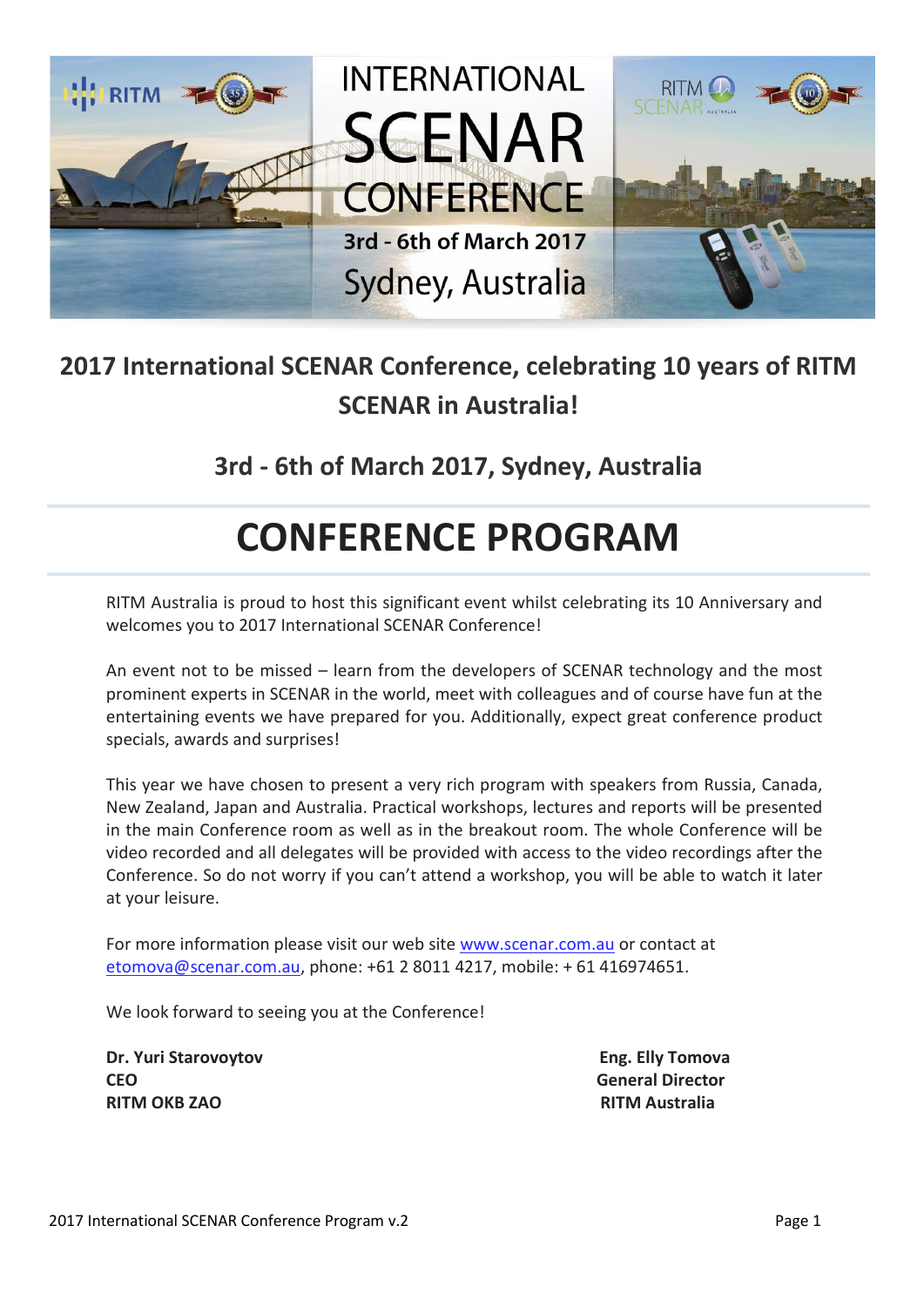| <b>Date</b>                                 | <b>Time</b>        | <b>Bradfield Room</b>                                                                                  | Lavender 1 Room                                             |  |
|---------------------------------------------|--------------------|--------------------------------------------------------------------------------------------------------|-------------------------------------------------------------|--|
|                                             | $8:00 - 9:00am$    |                                                                                                        | <b>Conference Registration</b>                              |  |
| 3 <sup>rd</sup> of March<br><b>Friday</b>   | $9:00 - 9:30$ am   | <b>Opening</b>                                                                                         |                                                             |  |
|                                             |                    | Elly Tomova, RITM Australia - 10 years RITM Australia                                                  |                                                             |  |
|                                             |                    | Dr. Boris Kulizhsky, RITM OKB ZAO                                                                      |                                                             |  |
|                                             | 9:30-10:00         | Dr. Vladimir Lopatko (Interpreter Dr. Irina Kossovskaia) Cancer Pain Management                        |                                                             |  |
|                                             | $10:00 - 10:30$    | Dr. Boris Kulizhsky (Interpreter Dr. Irina Kossovskaia)<br>What is Dose 5?                             |                                                             |  |
|                                             | $10:30 - 11.00$ am | <b>Coffee break</b>                                                                                    |                                                             |  |
|                                             | 11:00 - 12:30      | Dr. Vladimir Lopatko (Interpreter Dr. Irina Kossovskaia) Syndrome approach in<br><b>SCENAR therapy</b> |                                                             |  |
|                                             |                    | Dr. Yuri Perfilyev (Muradian V.Yu., Pudeian M.A.) (Interpreter Dr. Irina Kossovskaia)                  |                                                             |  |
|                                             |                    | SCENAR therapy efficiency in combined treatment of the pain syndrome in                                |                                                             |  |
|                                             |                    | children with tubular bone fractures                                                                   |                                                             |  |
|                                             | 12:30 - 1:30pm     | Lunch                                                                                                  |                                                             |  |
|                                             | 1:30 - 3:00pm      | Dr. Yuri Perfilyev (Interpreter Vera                                                                   | Dr. Vladimir Lopatko (Interpreter Dr. Irina<br>Kossovskaia) |  |
|                                             |                    | Payne) SCENAR therapy in common<br>pediatric diseases Part 1/2                                         | Universal pain relief algorithms Part 1/4                   |  |
|                                             | $3:00 - 3:30$ pm   | <b>Coffee break</b>                                                                                    |                                                             |  |
|                                             | $3:30 - 5:00$ pm   | <b>Michael Butler</b>                                                                                  | Dr. Vladimir Lopatko (Interpreter Dr. Irina                 |  |
|                                             |                    | Taking an integrated approach to                                                                       | Kossovskaia)                                                |  |
|                                             |                    | get the best outcome with<br><b>SCENAR Therapy</b>                                                     | Universal pain relief algorithms Part 2/4                   |  |
|                                             | 6:00pm-9:30pm      | Sydney Harbour Boat Cruise Dinner - Meet at Bradfield Room to Leave for<br>the Sydney Boat Cruise.     |                                                             |  |
| 4 <sup>th</sup> of March<br><b>Saturday</b> | $8:30 - 10:00$     | <b>Vera Payne</b>                                                                                      | Dr. Boris Kulizhsky (Interpreter Dr. Irina                  |  |
|                                             |                    | <b>SCENAR Applications on animals</b>                                                                  | Kossovskaia)<br>Dose $5$ – part $1/2$                       |  |
|                                             | $10:00 - 10:30$    | Dr. Boris Kulizhsky, RITM OKB (Interpreter Dr. Irina Kossovskaia)- RITM SCENAR -                       |                                                             |  |
|                                             |                    | superior technology over other electro-therapies                                                       |                                                             |  |
|                                             | $10:30 - 11.00$ am | <b>Coffee break</b>                                                                                    |                                                             |  |
|                                             | 11:00 - 12:30      | Dr. Irina Kossovskaia - SCENAR as a corrector of Energo-Informational Matrix                           |                                                             |  |
|                                             |                    | of the Body                                                                                            |                                                             |  |
|                                             | 12:30 - 1:30pm     | Lunch                                                                                                  |                                                             |  |
|                                             | $1:30 - 3:00$ pm   | Toshio Kobayashi                                                                                       | Dr. Yuri Perfilyev (Interpreter Dr. Irina                   |  |
|                                             |                    | <b>SCENAR Meridian Stretch</b>                                                                         | Kossovskaia)                                                |  |
|                                             |                    | Technique                                                                                              | SCENAR therapy in common pediatric<br>diseases Part 1/2     |  |
|                                             | $3:00 - 3:30$ pm   | <b>Coffee break</b>                                                                                    |                                                             |  |
|                                             | $3:30 - 5:00$ pm   | Anna Heiskari                                                                                          | Dr. Vladimir Lopatko (Interpreter Dr. Irina                 |  |
|                                             |                    | Muscle Balance using circuit                                                                           | Kossovskaia)                                                |  |
|                                             |                    | locating and SCENAR                                                                                    | Universal pain relief algorithms Part 3/4                   |  |
|                                             | $5:00 - 5:45$ pm   | <b>SCENAR Awards</b>                                                                                   |                                                             |  |